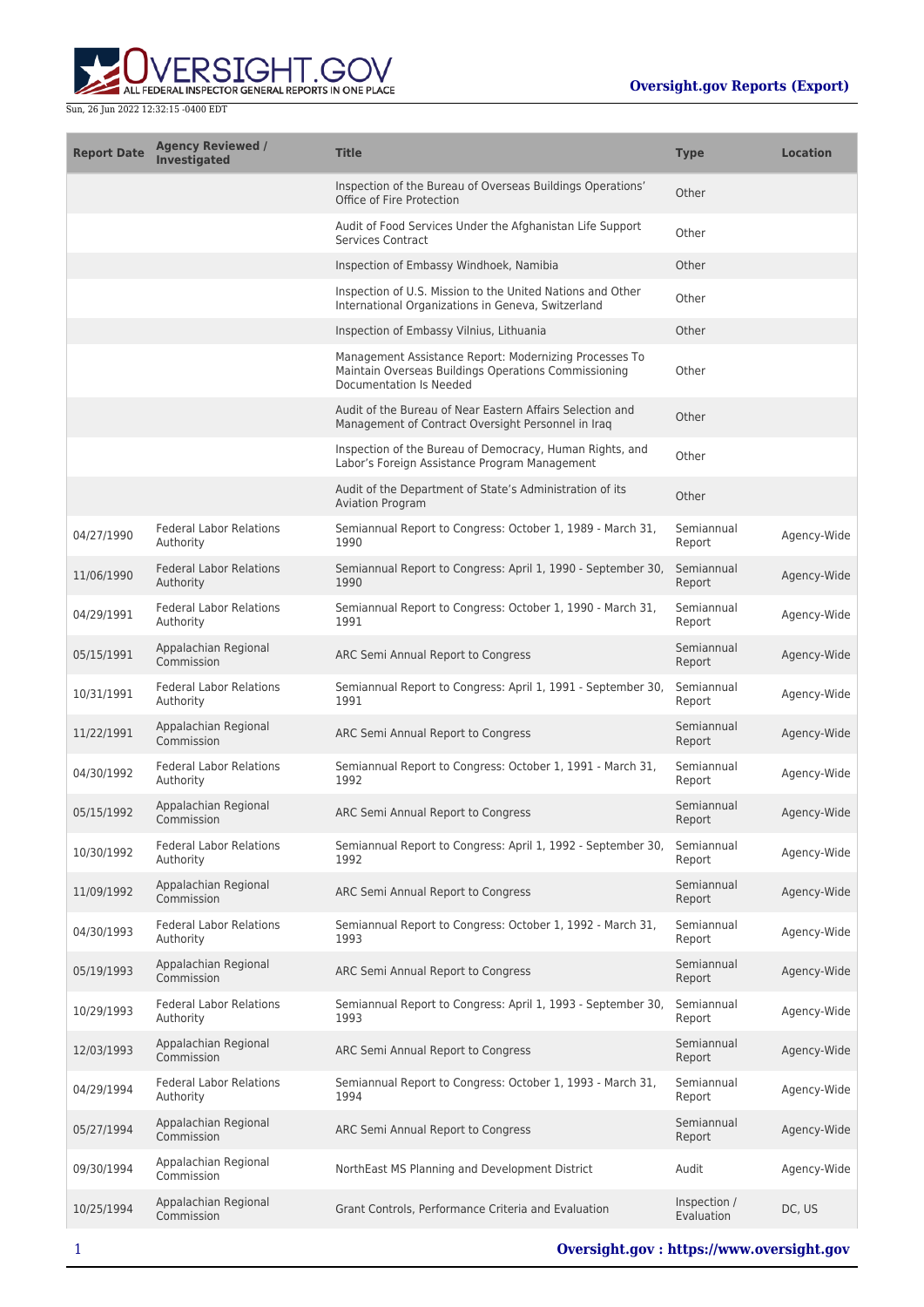# **Oversight.gov Reports (Export)**



| <b>Report Date</b> | <b>Agency Reviewed /</b><br>Investigated    | <b>Title</b>                                                         | <b>Type</b>                | <b>Location</b> |
|--------------------|---------------------------------------------|----------------------------------------------------------------------|----------------------------|-----------------|
| 10/26/1994         | <b>Federal Labor Relations</b><br>Authority | Semiannual Report to Congress: April 1, 1994 - September 30,<br>1994 | Semiannual<br>Report       | Agency-Wide     |
| 10/27/1994         | Appalachian Regional<br>Commission          | Regional Tourism Initiative                                          | Review                     | KY, US          |
| 12/05/1994         | Appalachian Regional<br>Commission          | I-1 Visa Waiver - MD                                                 | Inspection /<br>Evaluation | MD, US          |
| 12/05/1994         | Appalachian Regional<br>Commission          | ARC Semi Annual Report to Congress                                   | Semiannual<br>Report       | Agency-Wide     |
| 12/08/1994         | Appalachian Regional<br>Commission          | J-1 Visa Waiver - VA                                                 | Inspection /<br>Evaluation | VA, US          |
| 12/08/1994         | Appalachian Regional<br>Commission          | J-1 Visa Waiver - WV                                                 | Inspection /<br>Evaluation | WV, US          |
| 12/19/1994         | Appalachian Regional<br>Commission          | I-1 Visa Waiver - WV                                                 | Inspection /<br>Evaluation | WV, US          |
| 12/21/1994         | Appalachian Regional<br>Commission          | Review of the Research Foundation of State University of NY          | Review                     | NY, US          |
| 12/23/1994         | Appalachian Regional<br>Commission          | J-1 Visa Waiver - WV                                                 | Review                     | WV, US          |
| 01/04/1995         | Appalachian Regional<br>Commission          | WV Department of Commerce Labor and Environmental<br>Resources       | Audit                      | Agency-Wide     |
| 02/22/1995         | Appalachian Regional<br>Commission          | <b>Consolidated Technical Assistance Grant - AL</b>                  | Audit                      | AL, US          |
| 03/07/1995         | Appalachian Regional<br>Commission          | J-1 Visa Waiver - AL                                                 | Inspection /<br>Evaluation | AL, US          |
| 03/08/1995         | Appalachian Regional<br>Commission          | LEED Grant - Economic Development Institute                          | Audit                      | AL, US          |
| 03/09/1995         | Appalachian Regional<br>Commission          | J-1 Visa Waiver - AL                                                 | Inspection /<br>Evaluation | AL, US          |
| 03/28/1995         | Appalachian Regional<br>Commission          | Enterprise Development Program                                       | Audit                      | PA, US          |
| 03/28/1995         | Appalachian Regional<br>Commission          | Upper Catawba River Basin Water Quality Program                      | Audit                      | NC, US          |
| 03/28/1995         | Appalachian Regional<br>Commission          | SEDA - Council of Governments                                        | Audit                      | PA. US          |
| 03/28/1995         | Appalachian Regional<br>Commission          | Buckeye Hills-Hocking Valley Regional Development                    | Audit                      | OH, US          |
| 03/28/1995         | Appalachian Regional<br>Commission          | OH Valley Regional Development Commission                            | Audit                      | OH, US          |
| 03/28/1995         | Appalachian Regional<br>Commission          | NC Western Piedmont Council of Government                            | Audit                      | NC, US          |
| 03/28/1995         | Appalachian Regional<br>Commission          | SC Appalachian Council of Governments - RLF                          | Audit                      | SC, US          |
| 03/31/1995         | Appalachian Regional<br>Commission          | MS Resource Center Development Project                               | Audit                      | MS, US          |
| 03/31/1995         | Appalachian Regional<br>Commission          | Business Development RLF - SC                                        | Audit                      | Agency-Wide     |
| 03/31/1995         | Appalachian Regional<br>Commission          | Seneca Trail Resource Conservation and Development Council           | Review                     | NY, US          |
| 04/12/1995         | Appalachian Regional<br>Commission          | Excellence Project at Dalton High School                             | Audit                      | GA, US          |
| 04/25/1995         | Appalachian Regional<br>Commission          | Dental Care for Appalachia Children                                  | Audit                      | KY, US          |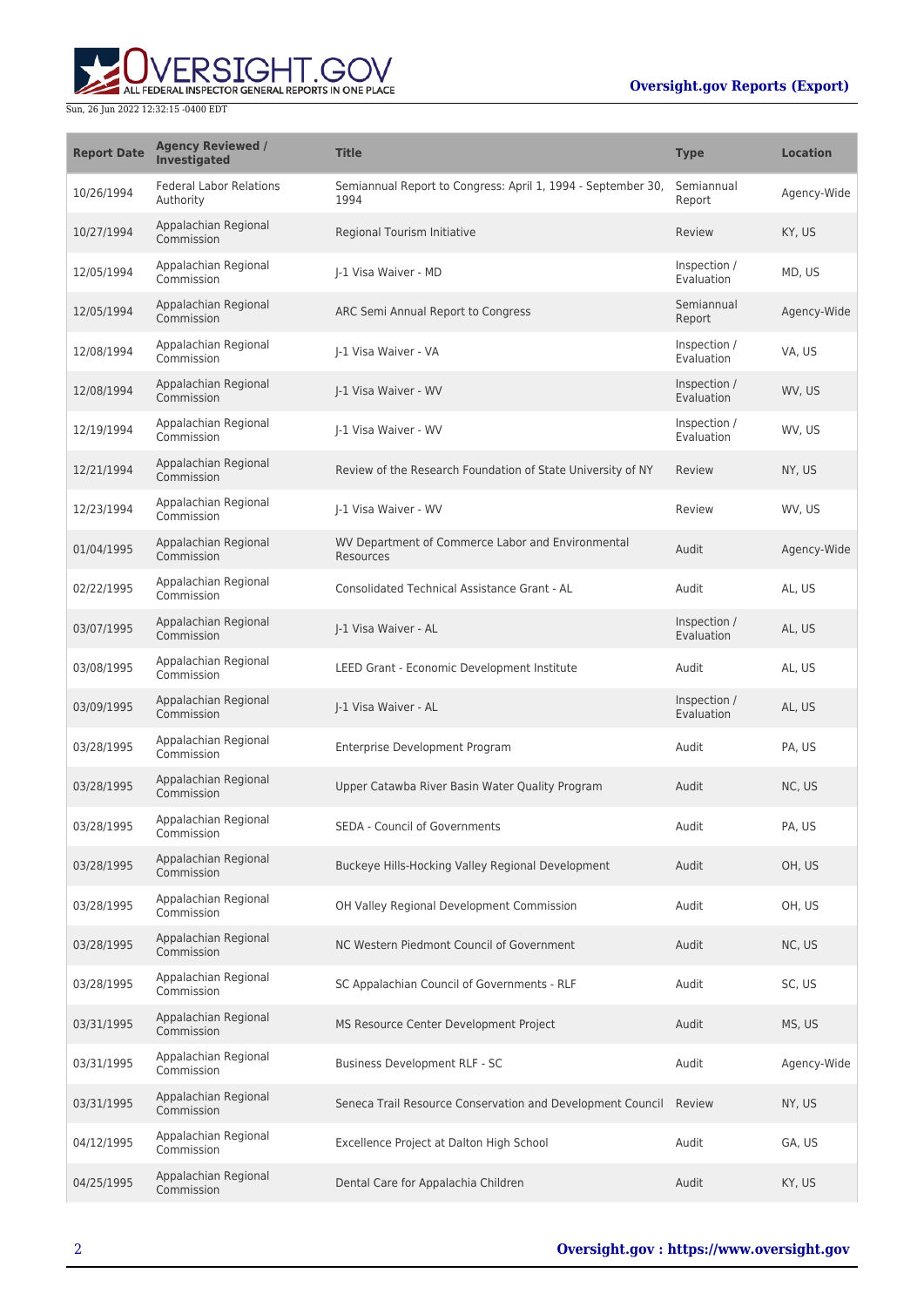# **Oversight.gov Reports (Export)**



| <b>Report Date</b> | <b>Agency Reviewed /</b><br>Investigated    | <b>Title</b>                                                                            | <b>Type</b>                | <b>Location</b> |
|--------------------|---------------------------------------------|-----------------------------------------------------------------------------------------|----------------------------|-----------------|
| 04/27/1995         | Appalachian Regional<br>Commission          | Western MD Multi Bank Community Development Corporation                                 | Audit                      | MD, US          |
| 04/27/1995         | Appalachian Regional<br>Commission          | Western MD Community College Video Network                                              | Audit                      | MD, US          |
| 04/27/1995         | Appalachian Regional<br>Commission          | Tri-County Council for Western MD                                                       | Audit                      | MD, US          |
| 04/28/1995         | Appalachian Regional<br>Commission          | Building the Economic Cornerstone of WV                                                 | Review                     | WV, US          |
| 04/28/1995         | <b>Federal Labor Relations</b><br>Authority | Semiannual Report to Congress: October 1, 1994 - March 31,<br>1995                      | Semiannual<br>Report       | Agency-Wide     |
| 05/01/1995         | Appalachian Regional<br>Commission          | Controls over Contracts/Grants with Expired Performance<br>Periods                      | Review                     | DC, US          |
| 05/02/1995         | Appalachian Regional<br>Commission          | NC Department of Administration - Consolidated Technical<br>Assistance Grant            | Audit                      | NC, US          |
| 05/08/1995         | Appalachian Regional<br>Commission          | Review of Hindman Settlement School                                                     | Review                     | KY, US          |
| 05/18/1995         | Appalachian Regional<br>Commission          | ARC Semi Annual Report to Congress                                                      | Semiannual<br>Report       | Agency-Wide     |
| 06/05/1995         | Appalachian Regional<br>Commission          | Infrastructure Development for the 21st Century                                         | Audit                      | VA, US          |
| 06/20/1995         | Appalachian Regional<br>Commission          | Review of TN Center for Research and Development                                        | Review                     | TN, US          |
| 06/30/1995         | Appalachian Regional<br>Commission          | Full Time School/Summer Tutorial Program for Dyslexic<br><b>Students</b>                | Review                     | KY, US          |
| 07/11/1995         | Appalachian Regional<br>Commission          | NY State Summer Institutes Grant                                                        | Review                     | NY, US          |
| 08/01/1995         | Appalachian Regional<br>Commission          | <b>WV Telelearning Network</b>                                                          | Audit                      | WV, US          |
| 08/25/1995         | Appalachian Regional<br>Commission          | Review of Friendship House Inc.                                                         | Review                     | GA, US          |
| 09/25/1995         | Appalachian Regional<br>Commission          | Review of TN Department of Education Adult Literacy                                     | Review                     | Agency-Wide     |
| 09/26/1995         | Appalachian Regional<br>Commission          | Review of Ohio Department of Development, Appalachian<br>Industrial Re-training Project | Review                     | OH, US          |
| 09/28/1995         | Appalachian Regional<br>Commission          | Review of Health Care Information                                                       | Review                     | OH, US          |
| 09/30/1995         | Appalachian Regional<br>Commission          | Flexible Manufacturing Networks                                                         | Review                     | Agency-Wide     |
| 10/10/1995         | Appalachian Regional<br>Commission          | Review of Seedling Grants Program                                                       | Audit                      | KY, US          |
| 10/10/1995         | Appalachian Regional<br>Commission          | TN Department of Economic and Community Devlopment                                      | Audit                      | TN, US          |
| 11/03/1995         | Appalachian Regional<br>Commission          | ARC Semi Annual Report to Congress                                                      | Semiannual<br>Report       | Agency-Wide     |
| 11/29/1995         | Appalachian Regional<br>Commission          | RLF Enterprise Development Grants and Regional Incubator<br>Grant                       | Review                     | Agency-Wide     |
| 11/30/1995         | Appalachian Regional<br>Commission          | Rural Health Care Expansion Project                                                     | Review                     | WV, US          |
| 12/13/1995         | Appalachian Regional<br>Commission          | <b>Consolidated Technical Assistance Grant - NY</b>                                     | Audit                      | NY, US          |
| 12/15/1995         | Appalachian Regional<br>Commission          | J-1 Visa Waiver - KY                                                                    | Inspection /<br>Evaluation | KY, US          |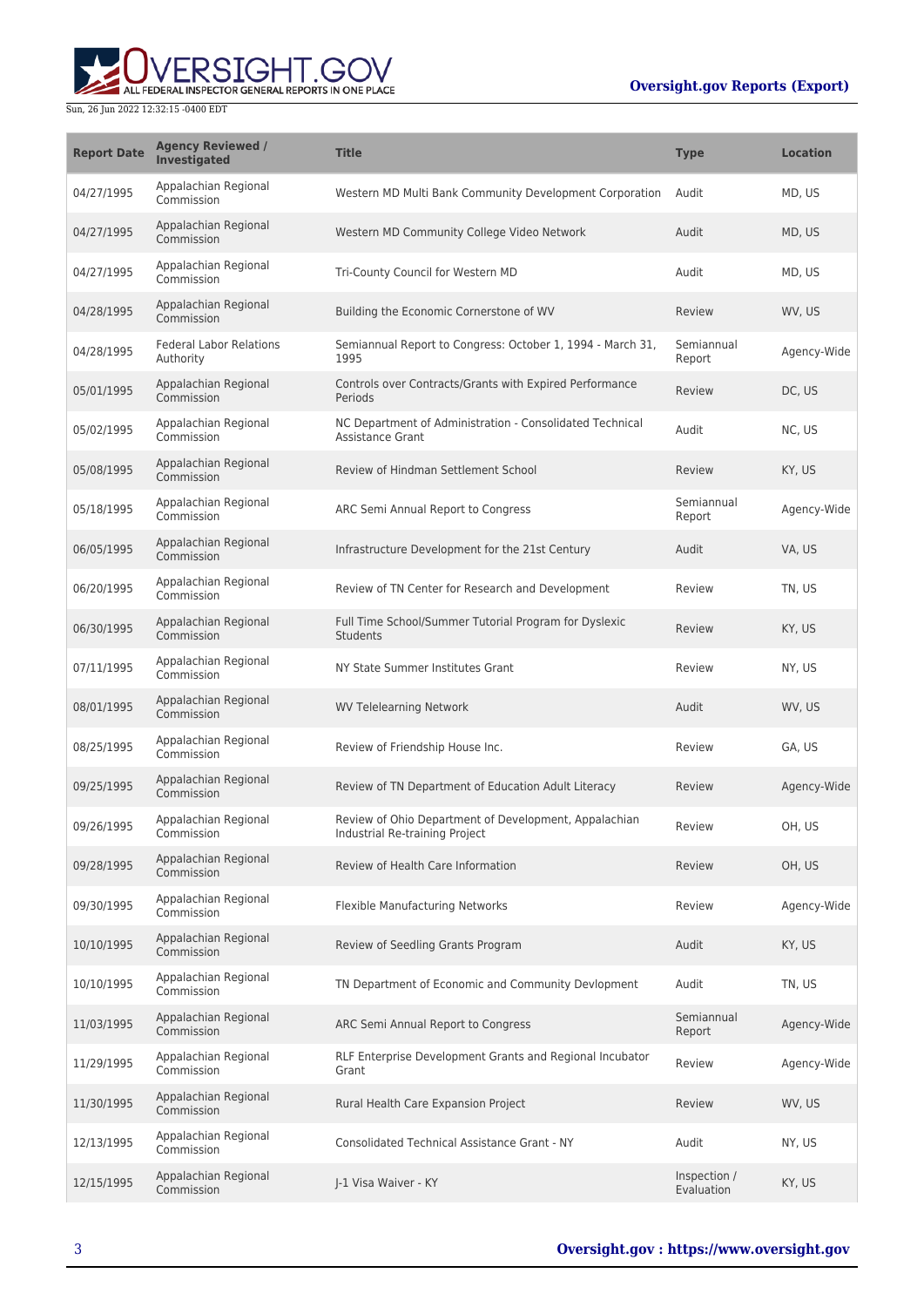# RSIGHT.GOV ALL FEDERAL INSPECTOR GENERAL REPORTS IN ONE PLACE

| <b>Report Date</b> | <b>Agency Reviewed /</b><br>Investigated    | <b>Title</b>                                                                                                         | <b>Type</b>                | <b>Location</b>                |
|--------------------|---------------------------------------------|----------------------------------------------------------------------------------------------------------------------|----------------------------|--------------------------------|
| 12/15/1995         | Appalachian Regional<br>Commission          | I-1 Visa Waiver - WV                                                                                                 | Inspection /<br>Evaluation | WV, US                         |
| 12/18/1995         | Appalachian Regional<br>Commission          | J-1 Visa Waiver - Survey Selected Health Care Providers                                                              | Inspection /<br>Evaluation | Agency-Wide                    |
| 12/20/1995         | Appalachian Regional<br>Commission          | I-1 Visa Waiver - KY                                                                                                 | Inspection /<br>Evaluation | KY, US                         |
| 12/21/1995         | Appalachian Regional<br>Commission          | Appalachian Workforce Development Project                                                                            | Audit                      | PA, US                         |
| 01/02/1996         |                                             | 1993 CROP DISASTER PAYMENTS - BROOKS/JIM HOGG COS.,<br>TX                                                            | Audit                      |                                |
| 01/02/1996         | Appalachian Regional<br>Commission          | Memorandum Report on ARC Travel Vouchers and<br><b>Reimbursement Calculations</b>                                    | Inspection /<br>Evaluation | DC, US                         |
| 01/17/1996         | Appalachian Regional<br>Commission          | Enhancing Manufacturing Competitiveness in Appalachia                                                                | Audit                      | OH, US                         |
| 02/28/1996         | Appalachian Regional<br>Commission          | Review of Onan Corporation Employee Training Program                                                                 | Audit                      | AL, US                         |
| 03/21/1996         | Appalachian Regional<br>Commission          | Response to Survey on Grantee Claims Processing                                                                      | Inspection /<br>Evaluation | DC, US                         |
| 03/22/1996         | Appalachian Regional<br>Commission          | Interim Survey Report of ARC Grants Awarded for Industrial<br>Park Site Improvements                                 | Inspection /<br>Evaluation | Agency-Wide                    |
| 03/26/1996         | Appalachian Regional<br>Commission          | Report on Research Foundation of SUNY Regional<br>Development Initiative to Enhance Manufacturing<br>Competitiveness | Review                     | NY, US                         |
| 03/27/1996         | Appalachian Regional<br>Commission          | Three River Waste Management Authority                                                                               | Audit                      | MS, US                         |
| 03/29/1996         | Appalachian Regional<br>Commission          | J-1 Visa Waiver - SC                                                                                                 | Inspection /<br>Evaluation | SC, US                         |
| 04/03/1996         | Appalachian Regional<br>Commission          | J-1 Visa Waiver - SC                                                                                                 | Inspection /<br>Evaluation | SC, US                         |
| 04/03/1996         | Appalachian Regional<br>Commission          | Cullman Water Reservoir Project                                                                                      | Audit                      | AL, US                         |
| 04/19/1996         | Appalachian Regional<br>Commission          | Review of Interactive Distance Learning Network                                                                      | Audit                      | AL, US                         |
| 04/29/1996         | <b>Federal Labor Relations</b><br>Authority | Semiannual Report to Congress: October 1, 1995 - March 31,<br>1996                                                   | Semiannual<br>Report       | Agency-Wide                    |
| 05/01/1996         | Appalachian Regional<br>Commission          | Immunization Outreach Program for Appalachian Children                                                               | Audit                      | SC, US                         |
| 05/02/1996         | Appalachian Regional<br>Commission          | Consolidated Technical Assistance Grant - MS                                                                         | Audit                      | $·$ MS, US<br>$\bullet$ MS, US |
| 05/05/1996         | Appalachian Regional<br>Commission          | Financial Statements and Single Audit Review - North Central<br>PA                                                   | Inspection /<br>Evaluation | Agency-Wide                    |
| 05/15/1996         | Appalachian Regional<br>Commission          | WV Rural Development Council Empowerment Zone &<br><b>Enterprise Communities Program</b>                             | Audit                      | WV, US                         |
| 05/15/1996         | Appalachian Regional<br>Commission          | Kanawha County Schools Regulatory Training Center                                                                    | Audit                      | WV, US                         |
| 05/15/1996         | Appalachian Regional<br>Commission          | Alliance for the Arts                                                                                                | Audit                      | WV, US                         |
| 05/17/1996         | Appalachian Regional<br>Commission          | ARC Semi Annual Report to Congress                                                                                   | Semiannual<br>Report       | Agency-Wide                    |
| 05/29/1996         | Appalachian Regional<br>Commission          | ARC Memorandums of Understanding and Agreement                                                                       | Review                     | Agency-Wide                    |
| 06/14/1996         | Appalachian Regional<br>Commission          | NC Department of Human Resources                                                                                     | Audit                      | NC, US                         |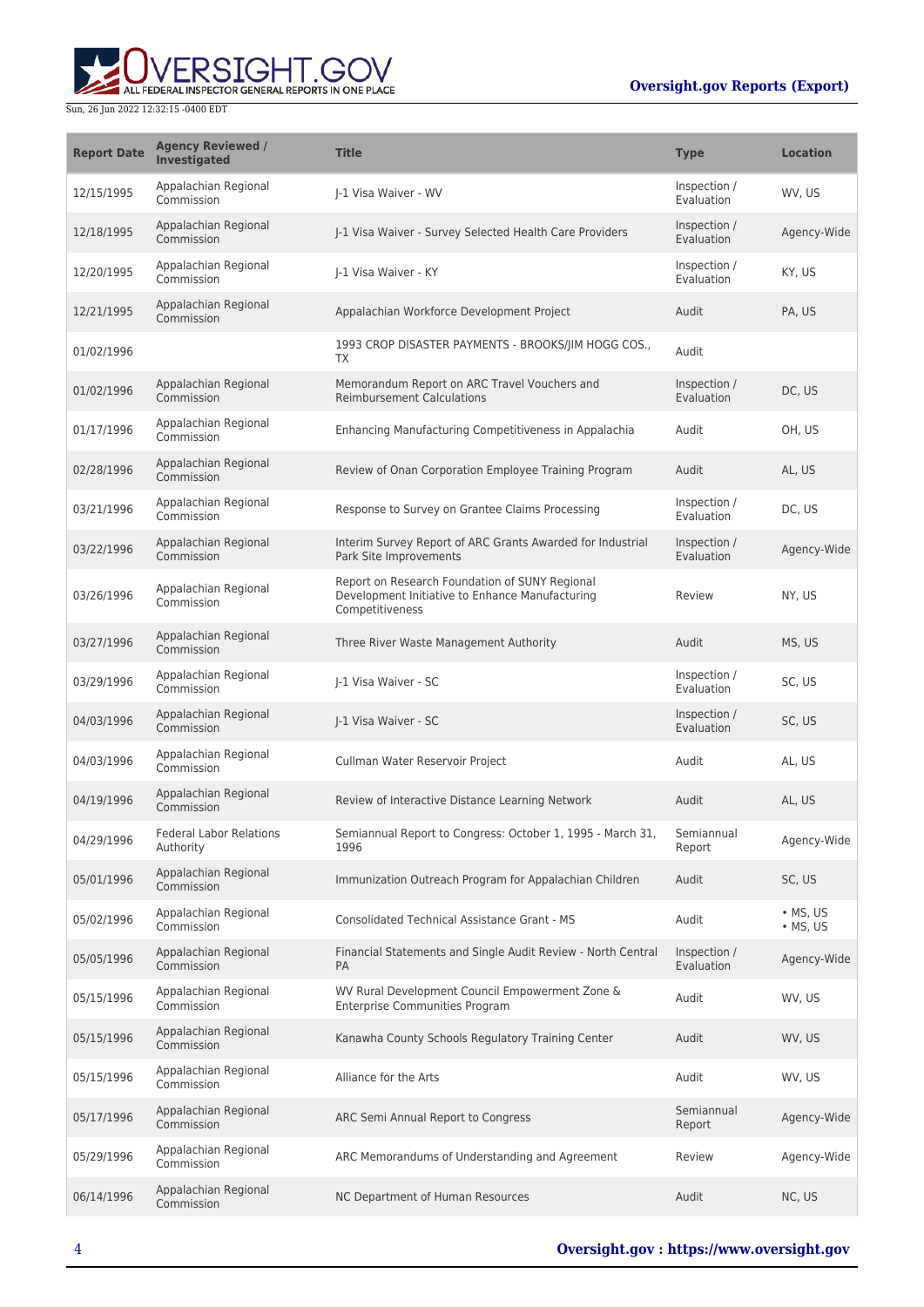

| <b>Report Date</b> | <b>Agency Reviewed /</b><br>Investigated | <b>Title</b>                                                                                      | <b>Type</b>                | <b>Location</b>                  |
|--------------------|------------------------------------------|---------------------------------------------------------------------------------------------------|----------------------------|----------------------------------|
| 07/12/1996         | Appalachian Regional<br>Commission       | Towns County Drop-out Prevention Project                                                          | Audit                      | GA, US                           |
| 07/19/1996         | Appalachian Regional<br>Commission       | Murray County Apprenticeship Program                                                              | Audit                      | GA, US                           |
| 07/25/1996         | Appalachian Regional<br>Commission       | Volunteers for Communities Program                                                                | Audit                      | VA, US                           |
| 07/30/1996         | Appalachian Regional<br>Commission       | Consolidated Technical Assistance Grant - PA                                                      | Audit                      | PA, US                           |
| 07/31/1996         | Appalachian Regional<br>Commission       | Whitfield County Apprenticeship Program                                                           | Audit                      | GA, US                           |
| 07/31/1996         | Appalachian Regional<br>Commission       | <b>Review of Status of Service Contracts</b>                                                      | Review                     | DC, US                           |
| 08/01/1996         | Appalachian Regional<br>Commission       | Controls over Contracts/Grants with Expired Performance<br>Periods                                | Review                     | DC, US                           |
| 08/02/1996         | Appalachian Regional<br>Commission       | I-1 Visa Waiver - GA                                                                              | Inspection /<br>Evaluation | GA, US                           |
| 08/16/1996         | Appalachian Regional<br>Commission       | Southern Technology Council                                                                       | Review                     | Agency-Wide                      |
| 08/16/1996         | Appalachian Regional<br>Commission       | Southern Growth Policies Board                                                                    | Audit                      | Agency-Wide                      |
| 08/16/1996         | Appalachian Regional<br>Commission       | Southern Technology Council                                                                       | Review                     | Agency-Wide                      |
| 08/27/1996         | Appalachian Regional<br>Commission       | Digitization of Cadastral Maps                                                                    | Review                     | VA, US                           |
| 08/27/1996         | Appalachian Regional<br>Commission       | Southern Tier East Regional Development Board - NY                                                | Audit                      | NY, US                           |
| 08/28/1996         | Appalachian Regional<br>Commission       | MD Department of Business and Economic Development                                                | Audit                      | MD, US                           |
| 08/28/1996         | Appalachian Regional<br>Commission       | Report of Applying Agreed-Upon Procedures - MD Department<br>of Business and Economic Development | Audit                      | MD, US                           |
| 08/30/1996         | Appalachian Regional<br>Commission       | LDD and the Multi-County Shared and Distributed GIS System                                        | Audit                      | VA, US                           |
| 09/08/1996         |                                          | <b>EMERGENCY FEED PROGRAM IN TEXAS</b>                                                            | Audit                      |                                  |
| 09/11/1996         | Appalachian Regional<br>Commission       | Report of Applying Agreed-Upon Procedures - Concord College Audit                                 |                            | WV. US                           |
| 09/17/1996         | Appalachian Regional<br>Commission       | Local Affiliate Matching Grant Program                                                            | Audit                      | KY, US                           |
| 09/23/1996         | Appalachian Regional<br>Commission       | Memorandum Report on the Review of the Regional VI<br>Planning and Development Council            | Audit                      | WV, US                           |
| 09/30/1996         | Appalachian Regional<br>Commission       | I-1 Visa Waiver - MS                                                                              | Inspection /<br>Evaluation | $\cdot$ TN, US<br>$\cdot$ TN, US |
| 09/30/1996         | Appalachian Regional<br>Commission       | America's Scenic Triangle Tourism Inititative                                                     | Audit                      | TN, US                           |
| 09/30/1996         | Appalachian Regional<br>Commission       | Enterprise Development Program                                                                    | Audit                      | PA, US                           |
| 09/30/1996         | Appalachian Regional<br>Commission       | Accelerated Grinder Trainer Program                                                               | Audit                      | PA, US                           |
| 09/30/1996         | Appalachian Regional<br>Commission       | Administrative Grant and Enterprise Development Grant                                             | Audit                      | PA, US                           |
| 10/01/1996         | Appalachian Regional<br>Commission       | Review of Jesse Owens Memorial Park Project                                                       | Review                     | AL, US                           |
| 10/10/1996         | Appalachian Regional<br>Commission       | Review of Tourism Project                                                                         | Audit                      | MS, US                           |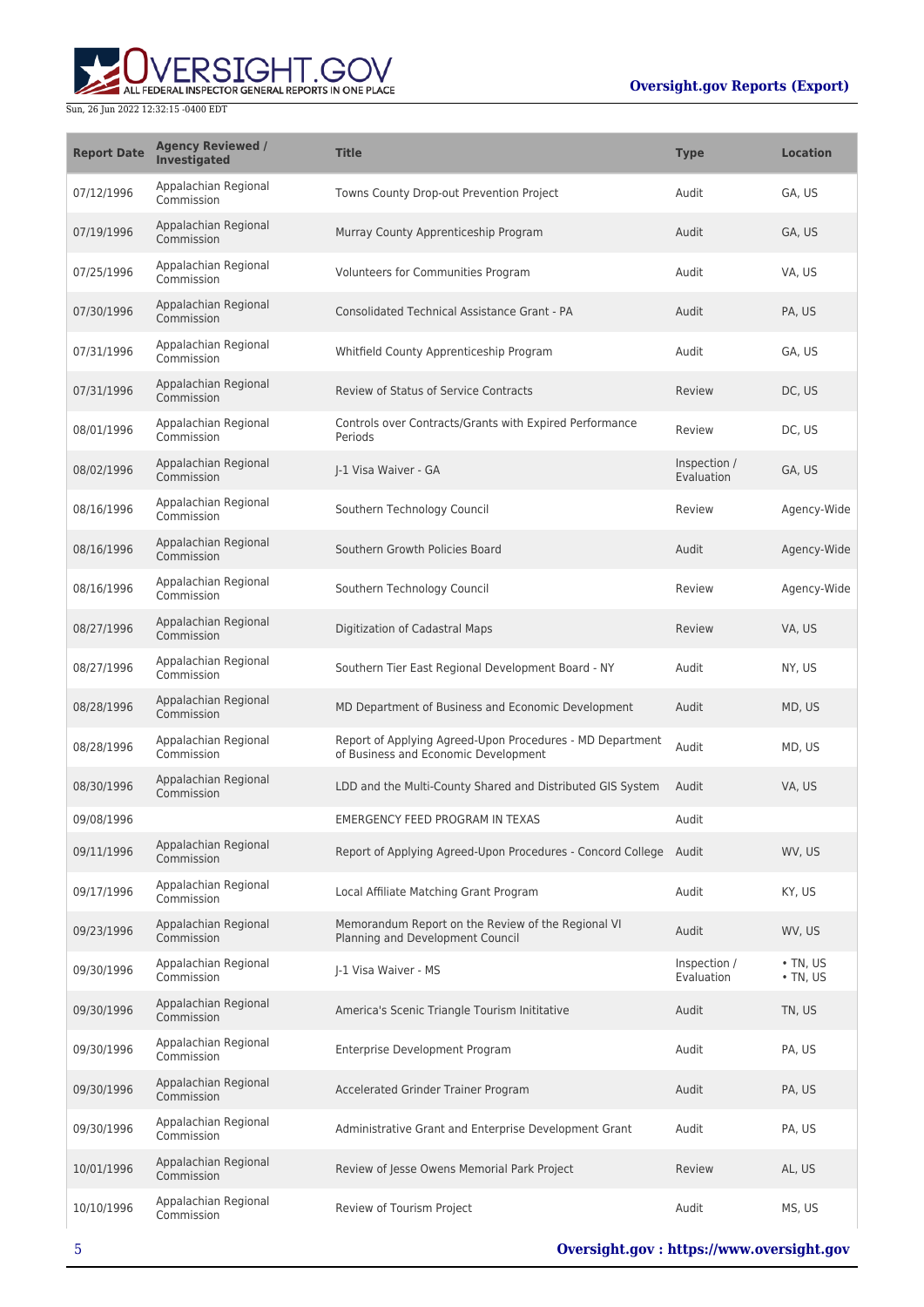

| <b>Report Date</b> | <b>Agency Reviewed /</b><br><b>Investigated</b> | <b>Title</b>                                                                        | <b>Type</b>                | <b>Location</b> |
|--------------------|-------------------------------------------------|-------------------------------------------------------------------------------------|----------------------------|-----------------|
| 10/11/1996         | Appalachian Regional<br>Commission              | Implementation of the Family Center                                                 | Audit                      | PA, US          |
| 10/15/1996         | Appalachian Regional<br>Commission              | Alliance for Manufacturing Competitiveness Phase II                                 | Audit                      | NY, US          |
| 10/18/1996         | Appalachian Regional<br>Commission              | Municipal Partnership Demonstration                                                 | Audit                      | NY, US          |
| 10/18/1996         | Appalachian Regional<br>Commission              | <b>Rail Line Preservation</b>                                                       | Audit                      | NY, US          |
| 10/18/1996         | Appalachian Regional<br>Commission              | Southern Tier West Regional Planning and Development                                | Audit                      | NY, US          |
| 10/22/1996         | Appalachian Regional<br>Commission              | J-1 Visa Waiver - MS                                                                | Inspection /<br>Evaluation | Agency-Wide     |
| 10/25/1996         | Appalachian Regional<br>Commission              | J-1 Waiver Program MDO Medical Services, Inc.                                       | Inspection /<br>Evaluation | Agency-Wide     |
| 10/25/1996         | Appalachian Regional<br>Commission              | Housing Technical Assistance                                                        | Audit                      | NY, US          |
| 10/29/1996         | Appalachian Regional<br>Commission              | Memorandum on Concord College WV                                                    | Audit                      | WV, US          |
| 10/31/1996         | <b>Federal Labor Relations</b><br>Authority     | Semiannual Report to Congress: April 1, 1996 - September 30,<br>1996                | Semiannual<br>Report       | Agency-Wide     |
| 11/01/1996         | Appalachian Regional<br>Commission              | J-1 Visa Waiver - SC                                                                | Inspection /<br>Evaluation | SC, US          |
| 11/29/1996         | Appalachian Regional<br>Commission              | ARC Semi Annual Report to Congress                                                  | Semiannual<br>Report       | Agency-Wide     |
| 12/23/1996         | Appalachian Regional<br>Commission              | Development of long term strategic for economic<br>development                      | Audit                      | KY, US          |
| 01/07/1997         | Appalachian Regional<br>Commission              | Review of Equipment Purchase with ARC Grant Funds                                   | Inspection /<br>Evaluation | SC, US          |
| 01/14/1997         | Appalachian Regional<br>Commission              | Newborn Screening Project                                                           | Audit                      | AL, US          |
| 01/28/1997         | Appalachian Regional<br>Commission              | Home Health Telecommunications Project & Nurse<br>Practitioner Telemedicine Project | Audit                      | SC, US          |
| 02/18/1997         | Appalachian Regional<br>Commission              | J-1 Visa Waiver - KY                                                                | Inspection /<br>Evaluation | KY, US          |
| 02/20/1997         | Appalachian Regional<br>Commission              | Report on Applying Agreed Upon Procedures to NC<br>Department of Administration     | Audit                      | NC, US          |
| 02/20/1997         | Appalachian Regional<br>Commission              | Report of Applying Agreed-Upon Procedures - NC Department<br>of Administration      | Audit                      | NC, US          |
| 03/03/1997         | Appalachian Regional<br>Commission              | Cooperative Tourism Marketing Program to Attract German<br><b>Travelers</b>         | Audit                      | OH, US          |
| 03/12/1997         | Appalachian Regional<br>Commission              | Heritage Corridor Project                                                           | Audit                      | SC, US          |
| 03/19/1997         | Appalachian Regional<br>Commission              | Development Support System                                                          | Audit                      | SC, US          |
| 03/19/1997         | Appalachian Regional<br>Commission              | Library Telecommunications/Computer Network Project                                 | Audit                      | SC, US          |
| 03/26/1997         | Appalachian Regional<br>Commission              | Update Report on Controls and Contacts with Expired<br>Performance Periods          | Inspection /<br>Evaluation | DC, US          |
| 04/28/1997         | Appalachian Regional<br>Commission              | Community Oriented Health Care Project - Financial<br>Statement                     | Audit                      | WV, US          |
| 04/28/1997         | Appalachian Regional<br>Commission              | Land Use Plan                                                                       | Audit                      | PA, US          |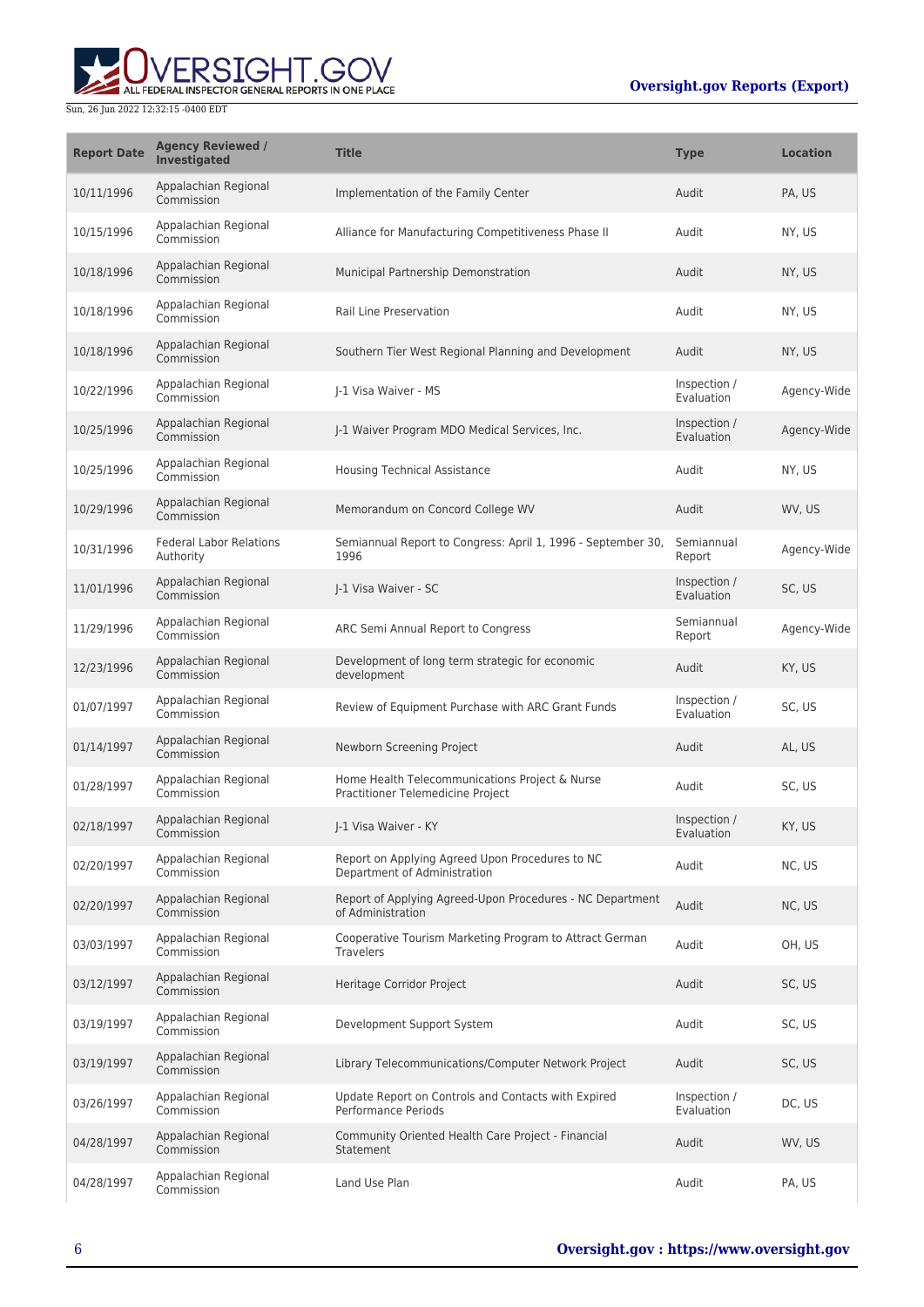**THE** 

ALL FEDERAL INSPECTOR GENERAL REPORTS IN ONE PLACE

| <b>Report Date</b> | <b>Agency Reviewed /</b><br>Investigated    | <b>Title</b>                                                                 | <b>Type</b>                | <b>Location</b> |
|--------------------|---------------------------------------------|------------------------------------------------------------------------------|----------------------------|-----------------|
| 04/28/1997         | Appalachian Regional<br>Commission          | Geotechnical Study for Construction of the Crystal Lake Dam<br>and Reservoir | Audit                      | KY, US          |
| 04/28/1997         | Appalachian Regional<br>Commission          | The Launching Pad - A Business Planning Center                               | Audit                      | KY, US          |
| 04/30/1997         | <b>Federal Labor Relations</b><br>Authority | Semiannual Report to Congress: October 1, 1996 - March 31,<br>1997           | Semiannual<br>Report       | Agency-Wide     |
| 05/07/1997         | Appalachian Regional<br>Commission          | Technology Learning Center for Workforce Academy                             | Audit                      | GA, US          |
| 05/15/1997         | Appalachian Regional<br>Commission          | Technology for Literacy Program Phase II                                     | Audit                      | GA, US          |
| 05/22/1997         | Appalachian Regional<br>Commission          | ARC Semi Annual Report to Congress                                           | Semiannual<br>Report       | Agency-Wide     |
| 05/27/1997         | Appalachian Regional<br>Commission          | MD Department of Transportation State Highway<br>Administration              | Audit                      | MD, US          |
| 07/02/1997         | Appalachian Regional<br>Commission          | Development of a Strategic Vision for the Economy of the<br>state            | Audit                      | TN, US          |
| 07/09/1997         | Appalachian Regional<br>Commission          | Technology 2020                                                              | Audit                      | TN, US          |
| 07/21/1997         | Appalachian Regional<br>Commission          | Consolidated Technical Assistance Grant - KY                                 | Audit                      | KY, US          |
| 07/25/1997         | Appalachian Regional<br>Commission          | KY Appalachia Task Force Strategic Planning Initiative                       | Audit                      | KY, US          |
| 07/29/1997         | Appalachian Regional<br>Commission          | Enhancing Microcomputer Capacity for Improved Capital<br>Planning            | Audit                      | NY, US          |
| 07/31/1997         | Appalachian Regional<br>Commission          | Rural NY Health Network Project                                              | Audit                      | NY, US          |
| 08/04/1997         | Appalachian Regional<br>Commission          | Regional Geographic Information System                                       | Audit                      | PA, US          |
| 08/04/1997         | Appalachian Regional<br>Commission          | Sustainable Communities Initiative                                           | Audit                      | KY, US          |
| 08/13/1997         | Appalachian Regional<br>Commission          | Advanced Manufacturing Resource Center                                       | Audit                      | NY, US          |
| 08/21/1997         | Appalachian Regional<br>Commission          | Memorandum Report on Contracting and Procurement<br>Practices                | Audit                      | PA, US          |
| 08/27/1997         | Appalachian Regional<br>Commission          | Base Quality System Development and Implementation<br>Project                | Audit                      | NY, US          |
| 09/10/1997         | Appalachian Regional<br>Commission          | I-1 Visa Waiver - AL                                                         | Inspection /<br>Evaluation | AL, US          |
| 09/16/1997         | Appalachian Regional<br>Commission          | Status of Chautaugua County Industrial Development Agency                    | Audit                      | Agency-Wide     |
| 09/23/1997         | Appalachian Regional<br>Commission          | Workforce Development Project                                                | Audit                      | PA, US          |
| 09/23/1997         | Appalachian Regional<br>Commission          | State Wide Manufacturing Marketing Network                                   | Audit                      | PA, US          |
| 09/30/1997         | Appalachian Regional<br>Commission          | J-1 Visa Waiver - WV                                                         | Inspection /<br>Evaluation | WV, US          |
| 10/21/1997         | Appalachian Regional<br>Commission          | ARC FY 2007 Financial Management System                                      | Inspection /<br>Evaluation | DC, US          |
| 10/31/1997         | <b>Federal Labor Relations</b><br>Authority | Semiannual Report to Congress: April 1, 1997 - September 30,<br>1997         | Semiannual<br>Report       | Agency-Wide     |
| 11/18/1997         | Appalachian Regional<br>Commission          | Review of Northeast AL Manufacturing Technology<br>Consortium                | Audit                      | AL, US          |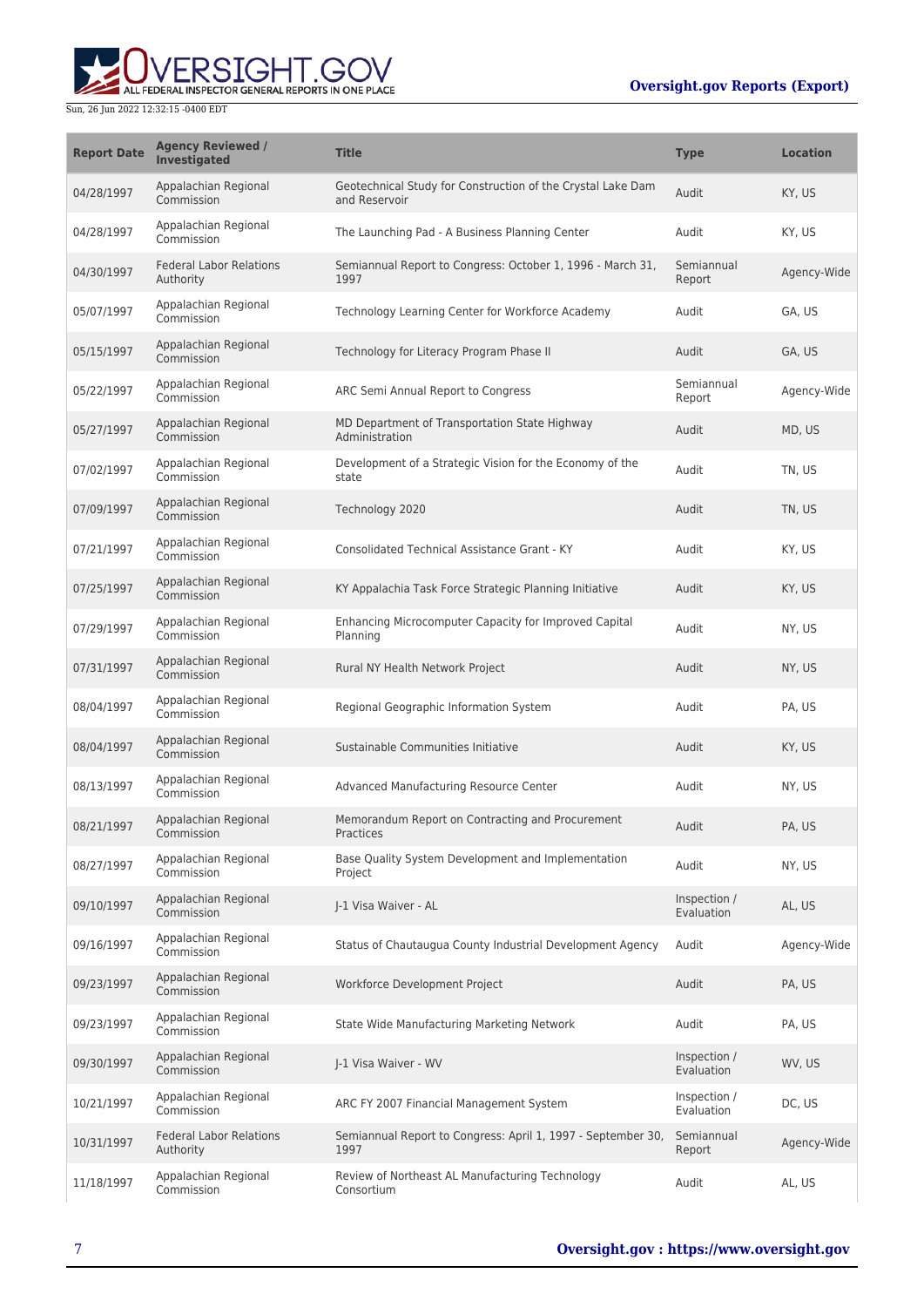

| <b>Report Date</b> | <b>Agency Reviewed /</b><br><b>Investigated</b> | <b>Title</b>                                                                                 | <b>Type</b>                | <b>Location</b> |
|--------------------|-------------------------------------------------|----------------------------------------------------------------------------------------------|----------------------------|-----------------|
| 11/20/1997         | Appalachian Regional<br>Commission              | Distance Learning Expansion Project                                                          | Audit                      | MD, US          |
| 11/20/1997         | Appalachian Regional<br>Commission              | Integrated Microscope Facility                                                               | Audit                      | MD, US          |
| 11/25/1997         | Appalachian Regional<br>Commission              | ARC Semi Annual Report to Congress                                                           | Semiannual<br>Report       | Agency-Wide     |
| 11/27/1997         | Appalachian Regional<br>Commission              | High Performance Computing Equipment for Industry and<br>Academia                            | Audit                      | MD, US          |
| 12/18/1997         | Appalachian Regional<br>Commission              | <b>Consolidated Technical Assistance Grant - PA</b>                                          | Audit                      | PA. US          |
| 12/31/1997         | Appalachian Regional<br>Commission              | Tri-County Council for Western MD                                                            | Audit                      | MD, US          |
| 01/08/1998         | Appalachian Regional<br>Commission              | Review of Leadership and Civic Infrastructure Initiative Project Audit                       |                            | MS, US          |
| 01/12/1998         | Appalachian Regional<br>Commission              | Technology Development Incubator                                                             | Audit                      | SC, US          |
| 01/13/1998         | Appalachian Regional<br>Commission              | <b>Consolidated Technical Assistance Grant - TN</b>                                          | Audit                      | TN, US          |
| 01/16/1998         | Appalachian Regional<br>Commission              | International Business Development in Appalachia TN                                          | Audit                      | TN, US          |
| 02/02/1998         | Appalachian Regional<br>Commission              | Internal Strategic Planning                                                                  | Audit                      | AL, US          |
| 02/04/1998         | Appalachian Regional<br>Commission              | J-1 Visa Waiver - NC                                                                         | Inspection /<br>Evaluation | Agency-Wide     |
| 02/13/1998         | Appalachian Regional<br>Commission              | Morehead State University/St. Clair Medical Center Child Care<br>Center                      | Audit                      | GA, US          |
| 02/13/1998         | Appalachian Regional<br>Commission              | Historic Resource Development Project                                                        | Audit                      | KY, US          |
| 02/26/1998         | Appalachian Regional<br>Commission              | Report of Applying Agreed-Upon Procedures - Appalachian<br>School of Law                     | Audit                      | VA, US          |
| 02/26/1998         | Appalachian Regional<br>Commission              | VA Department of Housing and Community Development                                           | Audit                      | VA, US          |
| 02/28/1998         | Office of Personnel<br>Management               | Report on the Use of Silent PPOs In The Federal Employees<br>Health Benefits Program         | Other                      |                 |
| 03/10/1998         | Appalachian Regional<br>Commission              | Marketing and Business Expansion Program                                                     | Audit                      | PA, US          |
| 03/11/1998         | Appalachian Regional<br>Commission              | Report of Applying Agreed-Upon Procedures                                                    | Audit                      | WV, US          |
| 03/12/1998         | Appalachian Regional<br>Commission              | Manufacturing Assistance Center                                                              | Audit                      | PA, US          |
| 03/13/1998         | Appalachian Regional<br>Commission              | Clay County Board of Health                                                                  | Audit                      | WV, US          |
| 03/16/1998         | Appalachian Regional<br>Commission              | J-1 Visa Waiver - TN                                                                         | Inspection /<br>Evaluation | Agency-Wide     |
| 03/17/1998         | Appalachian Regional<br>Commission              | Report of Applying Agreed-Upon Procedures - The Economic<br>Planning and Development Council | Audit                      | PA, US          |
| 03/18/1998         | Appalachian Regional<br>Commission              | J-1 Visa Waiver - GA                                                                         | Inspection /<br>Evaluation | GA, US          |
| 03/20/1998         | Appalachian Regional<br>Commission              | Report of Applying Agreed-Upon Procedures - The PA State<br>University                       | Audit                      | PA, US          |
| 03/25/1998         | Appalachian Regional<br>Commission              | Textile and Carpet Information Exchange Service<br>Demonstration                             | Audit                      | GA, US          |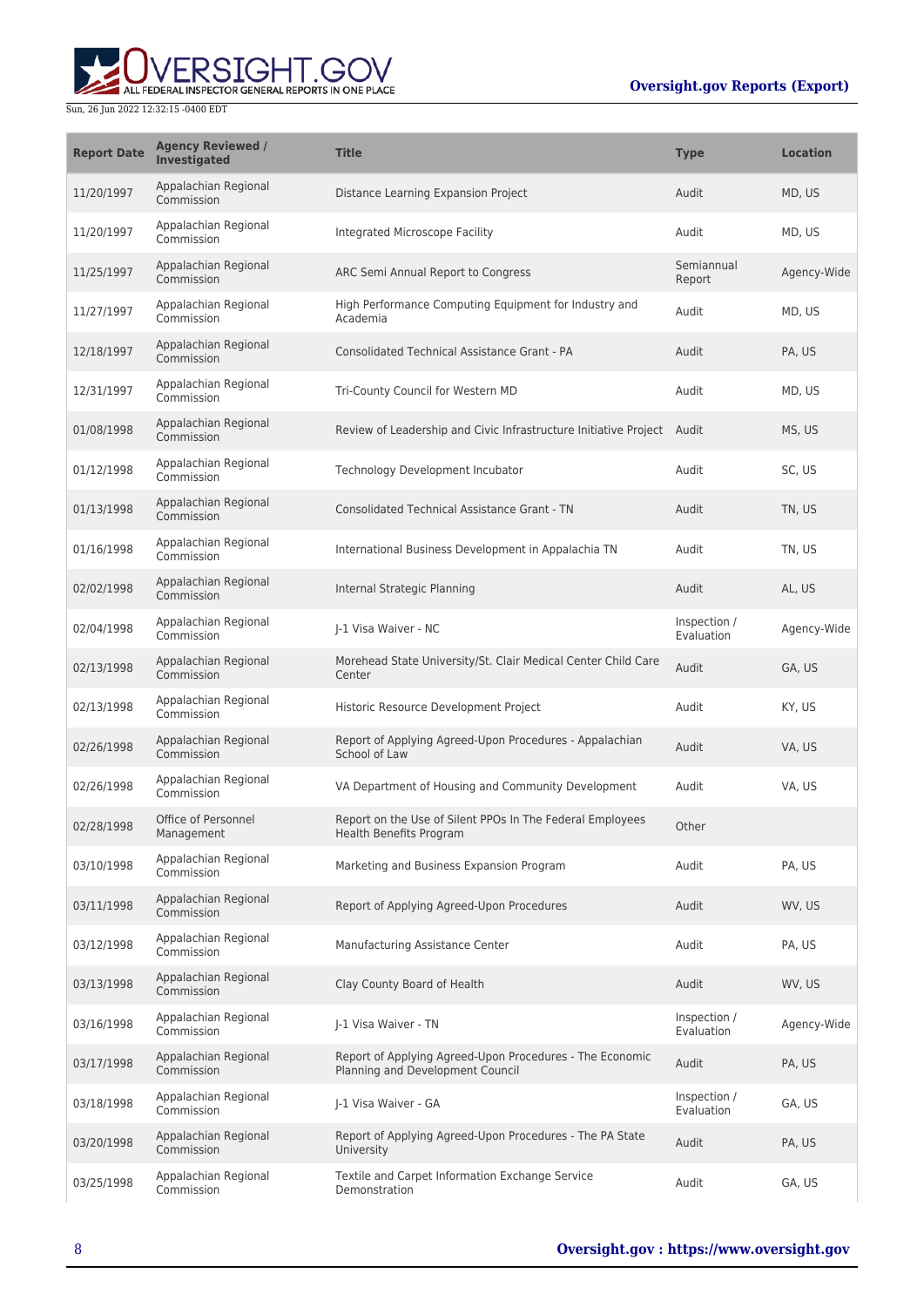

| <b>Report Date</b> | <b>Agency Reviewed /</b><br><b>Investigated</b> | <b>Title</b>                                                                        | <b>Type</b>                | <b>Location</b> |
|--------------------|-------------------------------------------------|-------------------------------------------------------------------------------------|----------------------------|-----------------|
| 03/26/1998         | Appalachian Regional<br>Commission              | Survey Report of ARC Grants Awarded for infrastructure<br>Project                   | Inspection /<br>Evaluation | DC, US          |
| 03/31/1998         | Appalachian Regional<br>Commission              | Customized Industrial Training                                                      | Audit                      | TN, US          |
| 03/31/1998         | Appalachian Regional<br>Commission              | DeKalb Solid Waste Landfill                                                         | Audit                      | MS, US          |
| 03/31/1998         | Appalachian Regional<br>Commission              | Kemper County Lake Assess Road                                                      | Audit                      | MS, US          |
| 03/31/1998         | Appalachian Regional<br>Commission              | Community Oriented Health Care Project                                              | Audit                      | WV, US          |
| 04/08/1998         | Appalachian Regional<br>Commission              | Report of Applying Agreed-Upon Procedures - Fay-Penn<br>Economic CouncilDecelopment | Audit                      | PA, US          |
| 04/13/1998         | <b>Federal Labor Relations</b><br>Authority     | Semiannual Report to Congress: October 1, 1997 - March 31,<br>1998                  | Semiannual<br>Report       | Agency-Wide     |
| 04/15/1998         | Appalachian Regional<br>Commission              | Deleware-Chenango-Madison-Otsego Career Academy                                     | Audit                      | NY, US          |
| 04/15/1998         | Appalachian Regional<br>Commission              | Northwest PA Regional Planning and Development<br>Commission                        | Audit                      | PA, US          |
| 04/15/1998         | Appalachian Regional<br>Commission              | Phase I, Equipment Project                                                          | Audit                      | KY, US          |
| 04/17/1998         | Appalachian Regional<br>Commission              | Big Sandy Telecommunications Center Phases I                                        | Audit                      | KY, US          |
| 04/24/1998         | Appalachian Regional<br>Commission              | Internationalization of KY Appalachian Counties                                     | Audit                      | KY, US          |
| 04/30/1998         | Appalachian Regional<br>Commission              | ARC Semi Annual Report to Congress                                                  | Semiannual<br>Report       | Agency-Wide     |
| 05/04/1998         | Appalachian Regional<br>Commission              | International Development Enhancement and Expansion<br>Project                      | Audit                      | WV, US          |
| 05/20/1998         | Appalachian Regional<br>Commission              | North GA Waste Management Project                                                   | Audit                      | GA, US          |
| 06/01/1998         | Appalachian Regional<br>Commission              | AL Export - A Targeted Export Assistance and Management<br><b>Training Program</b>  | Audit                      | AL, US          |
| 06/17/1998         | Appalachian Regional<br>Commission              | I-1 Visa Waiver - VA                                                                | Inspection /<br>Evaluation | Agency-Wide     |
| 06/18/1998         | Appalachian Regional<br>Commission              | J-1 Visa Waiver - AL                                                                | Inspection /<br>Evaluation | Agency-Wide     |
| 07/07/1998         | Appalachian Regional<br>Commission              | I-1 Visa Waiver - KY                                                                | Inspection /<br>Evaluation | Agency-Wide     |
| 08/07/1998         | Appalachian Regional<br>Commission              | Consolidated Technical Assistance Grant - OH                                        | Audit                      | OH, US          |
| 08/10/1998         | Appalachian Regional<br>Commission              | J-1 Visa Waiver - OH                                                                | Inspection /<br>Evaluation | Agency-Wide     |
| 08/19/1998         | Appalachian Regional<br>Commission              | Interagency Day Care Center Project                                                 | Audit                      | OH, US          |
| 08/25/1998         | Appalachian Regional<br>Commission              | Controls over Contracts/Grants with Expired Performance<br><b>Periods</b>           | Inspection /<br>Evaluation | DC, US          |
| 09/22/1998         | Appalachian Regional<br>Commission              | Rural Action Leadership and Civic Development Inititative                           | Audit                      | OH, US          |
| 09/22/1998         | Appalachian Regional<br>Commission              | Review of Funds for Appalachian Industrial Retraining                               | Audit                      | OH, US          |
| 10/06/1998         | Appalachian Regional<br>Commission              | J-1 Visa Waiver - PA                                                                | Inspection /<br>Evaluation | Agency-Wide     |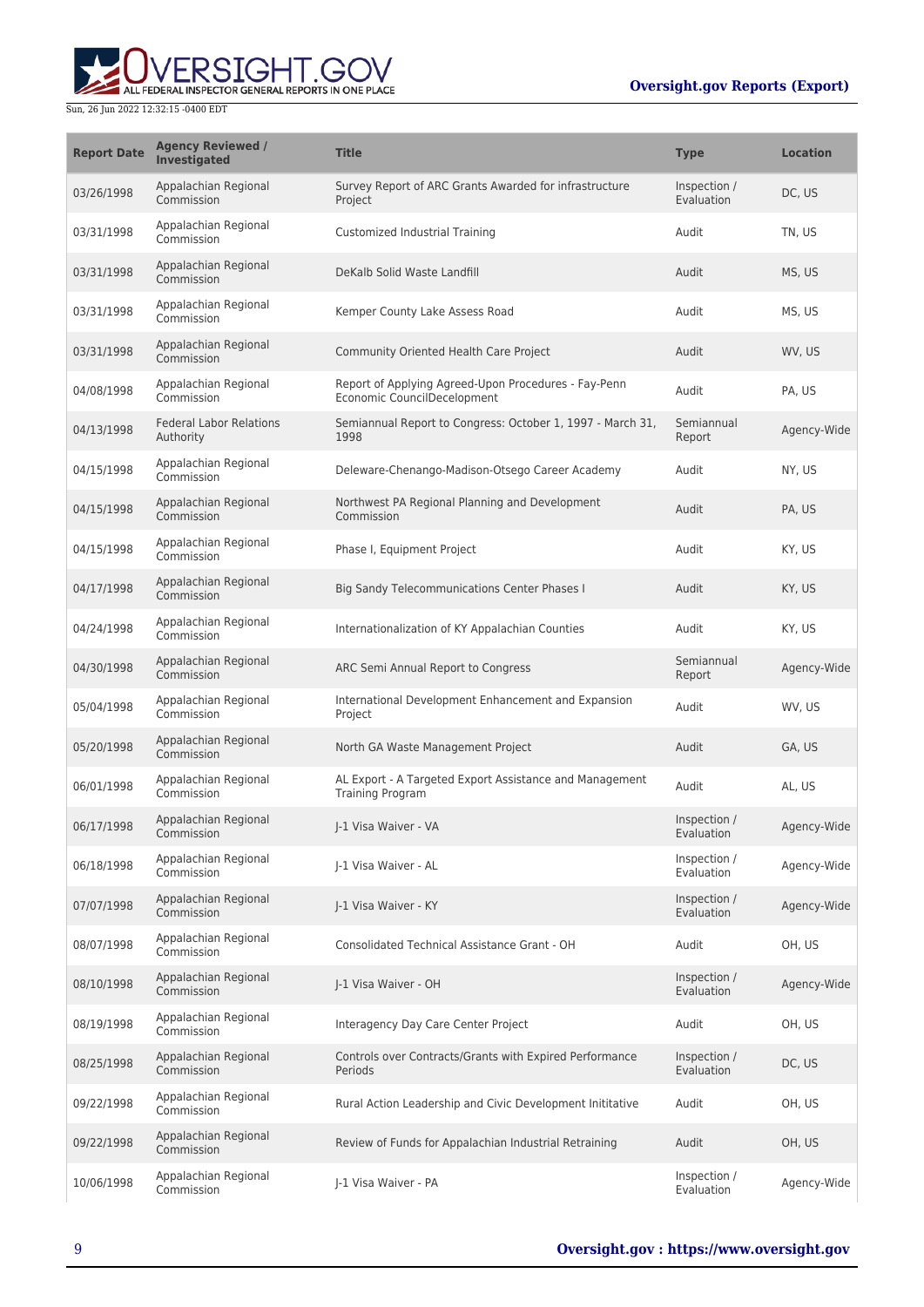# ERSIGHT.GOV ALL FEDERAL INSPECTOR GENERAL REPORTS IN ONE PLACE

| <b>Report Date</b> | <b>Agency Reviewed /</b><br><b>Investigated</b> | <b>Title</b>                                                                                                                   | <b>Type</b>                | <b>Location</b>      |
|--------------------|-------------------------------------------------|--------------------------------------------------------------------------------------------------------------------------------|----------------------------|----------------------|
| 10/15/1998         | Appalachian Regional<br>Commission              | I-1 Visa Waiver - NY                                                                                                           | Inspection /<br>Evaluation | Agency-Wide          |
| 10/30/1998         | <b>Federal Labor Relations</b><br>Authority     | Semiannual Report to Congress: April 1, 1998 - September 30,<br>1998                                                           | Semiannual<br>Report       | Agency-Wide          |
| 11/20/1998         | Appalachian Regional<br>Commission              | Enhancement of Business School Technology                                                                                      | Audit                      | MD, US               |
| 11/20/1998         | Appalachian Regional<br>Commission              | Tri-Cities Appalachian International Trading Network                                                                           | Audit                      | TN, US               |
| 11/20/1998         | Appalachian Regional<br>Commission              | ARC Semi Annual Report to Congress                                                                                             | Semiannual<br>Report       | Agency-Wide          |
| 12/02/1998         | Appalachian Regional<br>Commission              | Appalachian International Business Center                                                                                      | Audit                      | NC, US               |
| 02/23/1999         | Appalachian Regional<br>Commission              | <b>Consolidated Technical Assistance Grant - MS</b>                                                                            | Audit                      | • MS, US<br>• MS, US |
| 02/26/1999         | Appalachian Regional<br>Commission              | Review Report on Buckhorn Leadership Initiative                                                                                | Audit                      | KY, US               |
| 03/10/1999         | Appalachian Regional<br>Commission              | Lake Cumberland Regional Justice and Victims Advocacy<br>Project                                                               | Audit                      | KY, US               |
| 03/17/1999         | Appalachian Regional<br>Commission              | Controls over Contracts/Grants with Expired Performance<br><b>Periods</b>                                                      | Inspection /<br>Evaluation | DC, US               |
| 03/22/1999         | Appalachian Regional<br>Commission              | Review of Economic Development Information System                                                                              | Audit                      | SC, US               |
| 03/22/1999         | Appalachian Regional<br>Commission              | Review of Telecommunications Adding Rural Counties to<br>AppNet                                                                | Audit                      | SC, US               |
| 03/22/1999         | Appalachian Regional<br>Commission              | Review of Internet Training Facilities Project                                                                                 | Audit                      | SC, US               |
| 03/24/1999         | Appalachian Regional<br>Commission              | Review of Science and Math to go Project                                                                                       | Audit                      | SC, US               |
| 03/25/1999         | Appalachian Regional<br>Commission              | Review of the McCreary County Educational Development<br>Foundation                                                            | Audit                      | KY, US               |
| 03/31/1999         | Office of Personnel<br>Management               | Semiannual Report to Congress October 1, 1998 - March 31,<br>1999                                                              | Semiannual<br>Report       | Agency-Wide          |
| 03/31/1999         | Appalachian Regional<br>Commission              | Review of The Presbyterian Child Welfare Agency - Breathitt<br>Montessori Pre-School Relocation                                | Audit                      | KY, US               |
| 03/31/1999         | Appalachian Regional<br>Commission              | Review of The Presbyterian Child Welfare Agency                                                                                | Audit                      | KY, US               |
| 04/14/1999         | <b>Federal Labor Relations</b><br>Authority     | Management Letter- Reviewing and Revising Pre 1995<br>Delegations of Authority, Memoranda of Understanding and<br>Instructions | Other                      | Agency-Wide          |
| 04/22/1999         | Appalachian Regional<br>Commission              | J-1 Visa Waiver - AL                                                                                                           | Inspection /<br>Evaluation | Agency-Wide          |
| 04/30/1999         | Appalachian Regional<br>Commission              | <b>GA RLF</b>                                                                                                                  | Audit                      | GA, US               |
| 04/30/1999         | <b>Federal Labor Relations</b><br>Authority     | Semiannual Report to Congress: October 1, 1998 - March 31,<br>1999                                                             | Semiannual<br>Report       | Agency-Wide          |
| 05/05/1999         | Appalachian Regional<br>Commission              | Review of AL Strategic Plan for Telecommunications                                                                             | Audit                      | AL, US               |
| 05/05/1999         | Appalachian Regional<br>Commission              | Review of Consolidated Technical Assistance Program                                                                            | Audit                      | AL, US               |
| 05/14/1999         | Appalachian Regional<br>Commission              | Review of Debkilb County Tourism/Business Development<br>Center                                                                | Audit                      | AL, US               |
| 05/26/1999         | Appalachian Regional<br>Commission              | Survey Report - Review of Jefferson County Distance Learning                                                                   | Audit                      | AL, US               |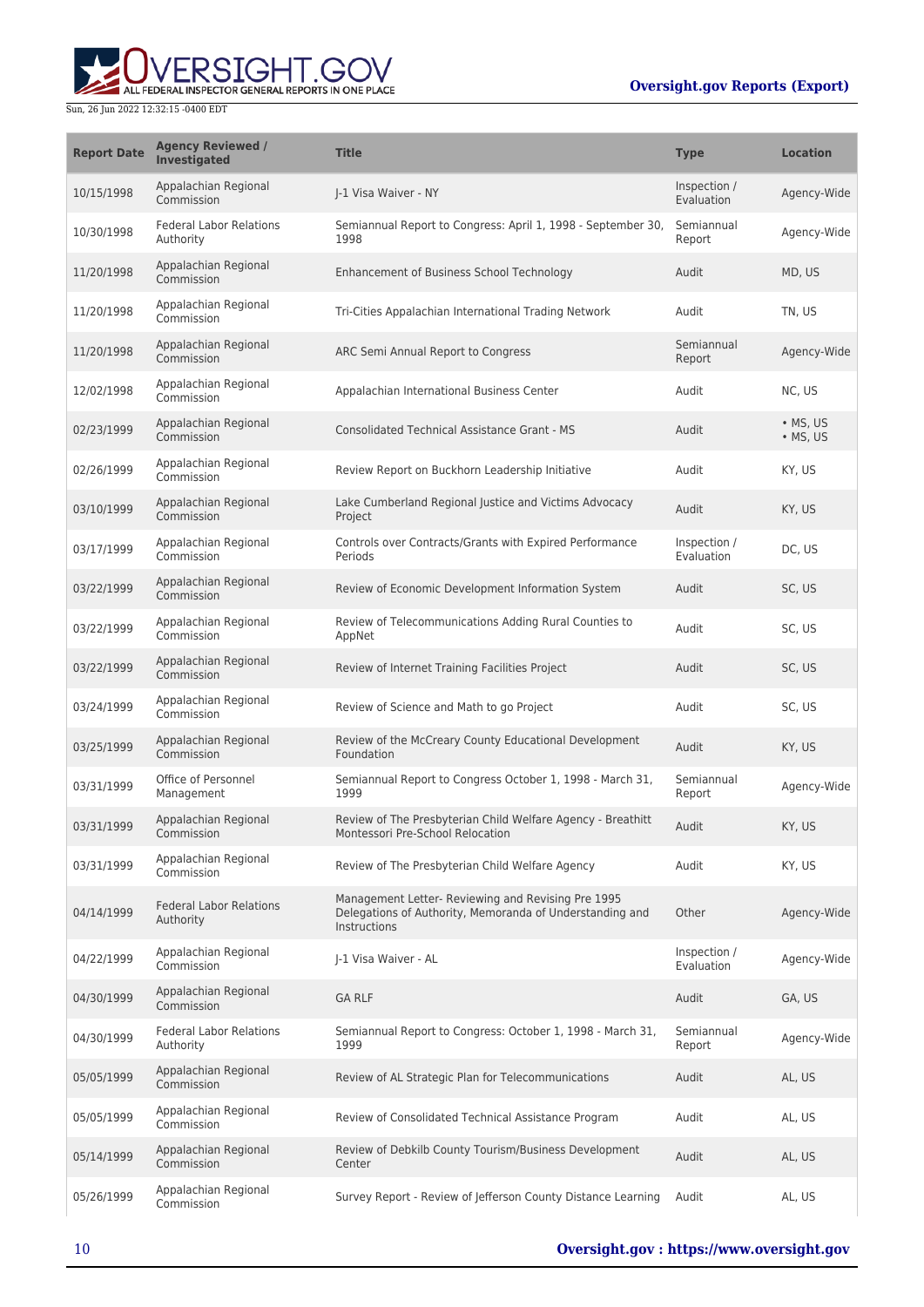

| <b>Report Date</b> | <b>Agency Reviewed /</b><br>Investigated    | <b>Title</b>                                                              | <b>Type</b>                | <b>Location</b> |
|--------------------|---------------------------------------------|---------------------------------------------------------------------------|----------------------------|-----------------|
| 06/02/1999         | Appalachian Regional<br>Commission          | ARC Semi Annual Report to Congress                                        | Semiannual<br>Report       | Agency-Wide     |
| 07/01/1999         | Appalachian Regional<br>Commission          | Review of Entrepreneurial Education Project                               | Audit                      | GA. US          |
| 07/01/1999         | Appalachian Regional<br>Commission          | Consolidated Technical Assistance Grant - WV                              | Audit                      | WV, US          |
| 07/08/1999         | Appalachian Regional<br>Commission          | Southwest Regional Jail/Industrial Park Water Project                     | Audit                      | WV, US          |
| 08/05/1999         | Appalachian Regional<br>Commission          | Survey of Timeliness of Claims Processing & Follow-up Action              | Inspection /<br>Evaluation | DC, US          |
| 08/25/1999         | Appalachian Regional<br>Commission          | I-1 Visa Waiver - NY                                                      | Inspection /<br>Evaluation | Agency-Wide     |
| 08/25/1999         | Appalachian Regional<br>Commission          | Training Tomorrow's Workforce                                             | Audit                      | KY, US          |
| 08/31/1999         | Appalachian Regional<br>Commission          | Northern Tier Regional Planning and Development Council                   | Audit                      | PA, US          |
| 08/31/1999         | Appalachian Regional<br>Commission          | TN Quality Award Alliance Global Market Development Phase<br>$\mathbf{H}$ | Audit                      | TN, US          |
| 09/03/1999         | Appalachian Regional<br>Commission          | <b>NC Technical Assistance</b>                                            | Audit                      | NC, US          |
| 09/15/1999         | Appalachian Regional<br>Commission          | PA Department of Community and Economic Development                       | Audit                      | PA, US          |
| 09/20/1999         | Appalachian Regional<br>Commission          | TN Regional Entrepreneurial initiative                                    | Audit                      | TN, US          |
| 09/24/1999         | Appalachian Regional<br>Commission          | Rockcastle County Economic Development Initiative                         | Audit                      | KY, US          |
| 09/29/1999         | Appalachian Regional<br>Commission          | Grant Agreement Expenditures Audit NC                                     | Audit                      | NC, US          |
| 09/30/1999         | Office of Personnel<br>Management           | Semiannual Report to Congress April 1, 1999 - September 30,<br>1999       | Semiannual<br>Report       | Agency-Wide     |
| 09/30/1999         | Appalachian Regional<br>Commission          | I-1 Visa Waiver - AL                                                      | Inspection /<br>Evaluation | Agency-Wide     |
| 09/30/1999         | Appalachian Regional<br>Commission          | Facilities Master Planning Project                                        | Audit                      | OH, US          |
| 09/30/1999         | Appalachian Regional<br>Commission          | Review of Rural Health and Wellness Program                               | Audit                      | KY, US          |
| 10/07/1999         | <b>Federal Labor Relations</b><br>Authority | Semiannual Report to Congress: April 1, 1999 - September 30,<br>1999      | Semiannual<br>Report       | Agency-Wide     |
| 10/20/1999         | Appalachian Regional<br>Commission          | OH University Southern Campus Technology Outreach Center                  | Audit                      | OH, US          |
| 10/20/1999         | Appalachian Regional<br>Commission          | Review of Welding Laboratory/Classroom Project                            | Audit                      | NY, US          |
| 10/22/1999         | Appalachian Regional<br>Commission          | Review of Wrap Around Child Care Project                                  | Audit                      | NY, US          |
| 10/27/1999         | Appalachian Regional<br>Commission          | Review of Southern Tier Rail Line Development Project                     | Audit                      | NY, US          |
| 10/27/1999         | Appalachian Regional<br>Commission          | Review of Rail line Preservation Project                                  | Audit                      | NY, US          |
| 10/28/1999         | Appalachian Regional<br>Commission          | Purchasing of Goods and Services                                          | Inspection /<br>Evaluation | DC, US          |
| 11/01/1999         | Appalachian Regional<br>Commission          | ARC Semi Annual Report to Congress                                        | Semiannual<br>Report       | Agency-Wide     |